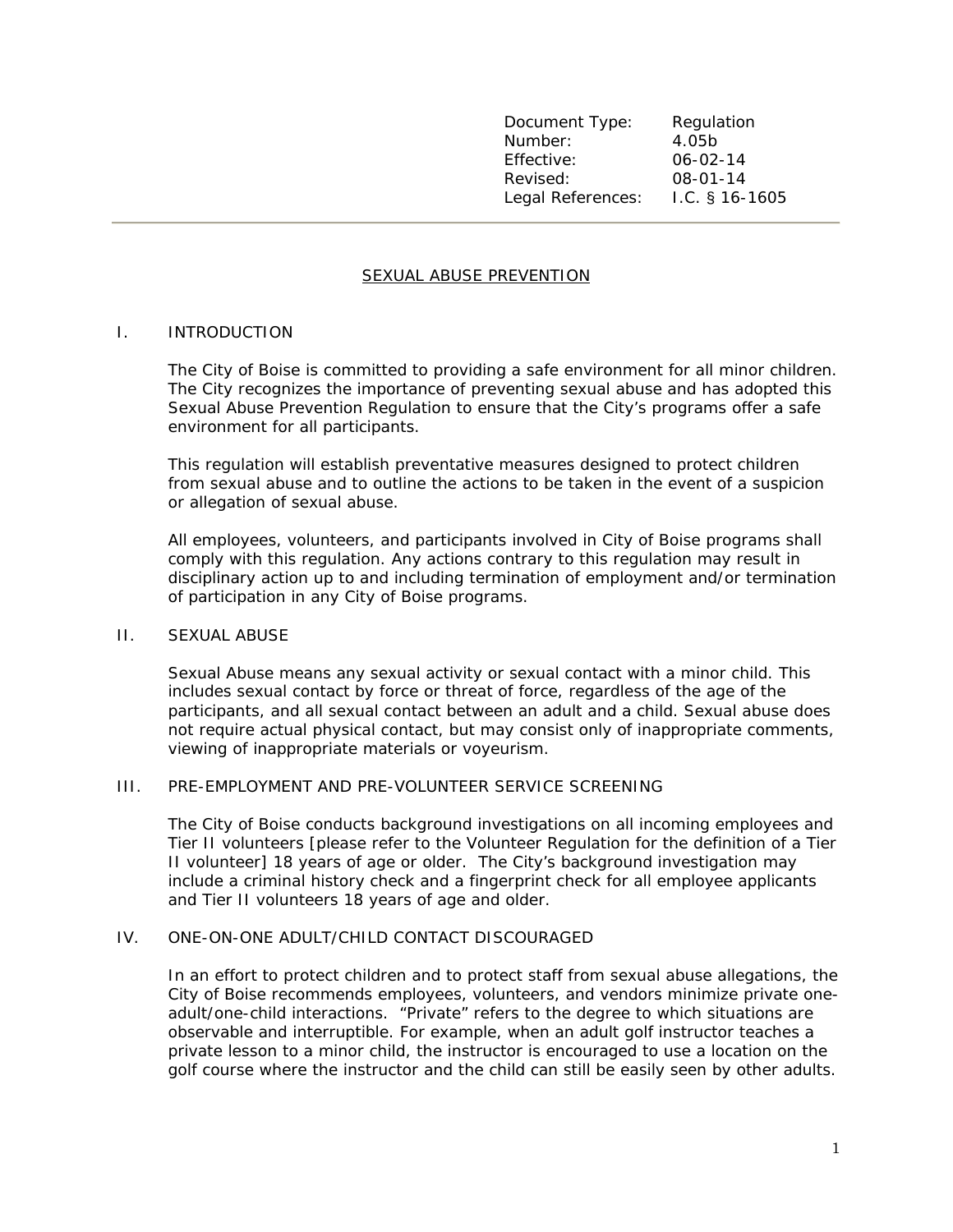# V. ACTIONS CONSTITUTING SEXUAL ABUSE

Because of the City's wide variety of activities and different types of interaction among individuals, plus the added dimension of different cultural norms among participants, it is impossible to list every inappropriate behavior. However the following is a list, not all inclusive, of actions that constitute sexual abuse and are prohibited:

- A. Intimate, romantic or sexual contact between an adult and a child, or an adult and an individual with a disability.
- B. Comments or jokes of a sexual nature made by an adult to a child or an individual with a disability.
- C. An adult showing pornography to a child or an individual with a disability.
- D. Sexual contact or activity accomplished through the use of force or threats.

Sexual contact or other sexual activity between two or more children may constitute sexual abuse if there is a significant disparity in age, development, or sizes, rendering the younger child incapable of giving informed consent.

Some of the City's program activities involve physical contact, and some involve hugging and other displays of affection. However, when interacting with a child, City of Boise employees and volunteers shall consider the age and sex of the child, whether the child appears uncomfortable with the interaction, whether others are present as well as other relevant factors.

## VI. REPORTING SEXUAL ABUSE

Any City employee or volunteer who observes sexual abuse shall take all reasonable steps to ensure that the safety of the victim is secured. Any City employee or volunteer who has actual knowledge or a reasonable suspicion that sexual abuse has occurred, or may occur, shall report the information to Child Protective Services [CPS] or in the case of an emergency, the Boise police department, their supervisor, and Human Resources**. Reports are to be made within 24 hours and a Child Abuse / Sexual Abuse Report Form [See Exhibit 4.05c**] **completed**.

In addition, staff should consult with CPS or law enforcement, if applicable, to determine who is responsible for notifying the parents or guardians of the child involved.

## VII. INVESTIGATIONS

All City of Boise employees and volunteers shall cooperate fully with any investigation of sexual abuse by a law enforcement, social services agency, and Human Resources.

If sexual abuse is suspected or alleged, no City of Boise employee or volunteer shall delay reporting the incident or interfere with any law enforcement or social service agency investigation.

During an investigation if the person accused of sexual abuse is a City employee or volunteer, he or she shall be relieved of his or her duties until the investigation is completed.